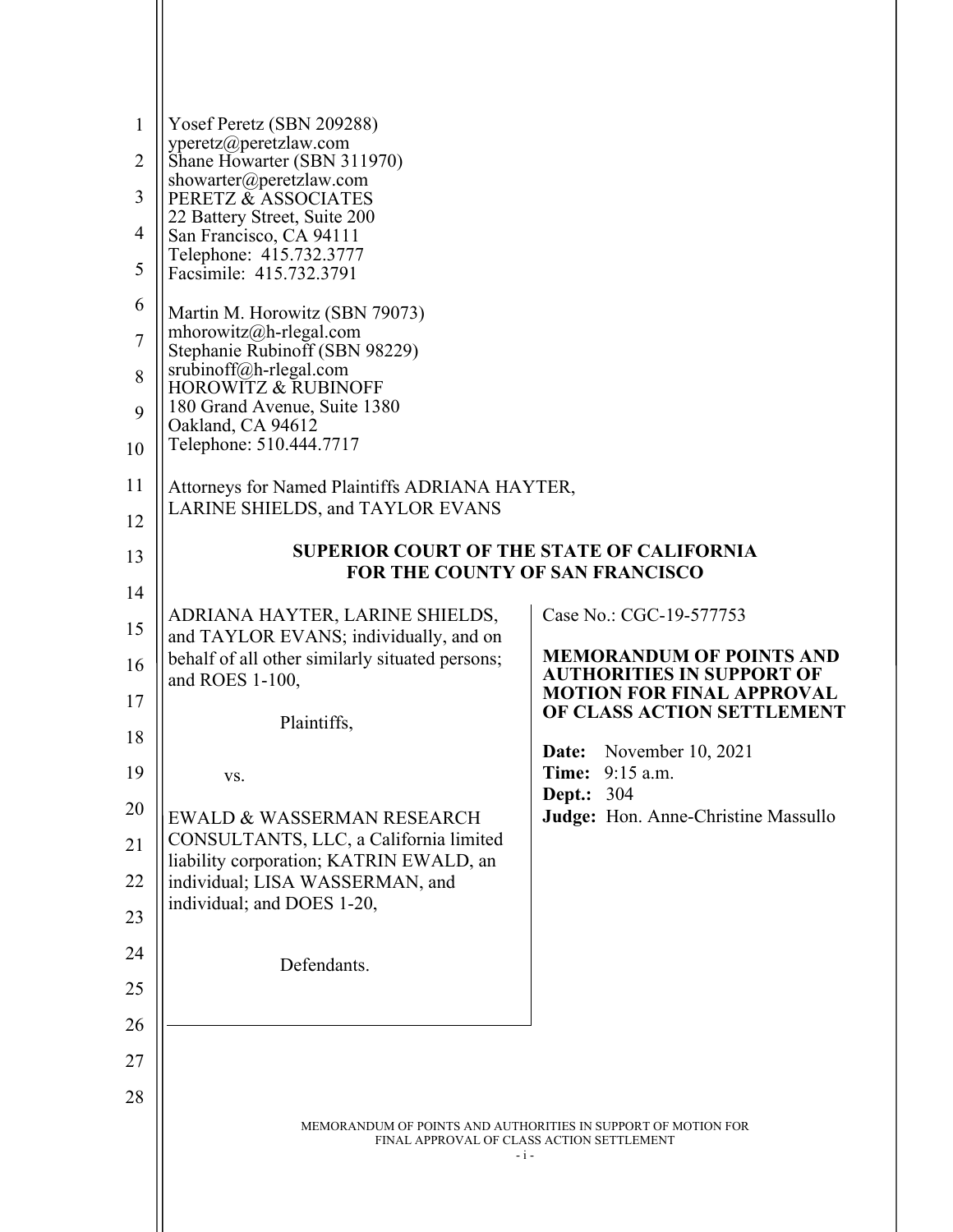| 1        |                                                                                                                      | <b>TABLE OF CONTENTS</b> |                                                                                     |  |  |
|----------|----------------------------------------------------------------------------------------------------------------------|--------------------------|-------------------------------------------------------------------------------------|--|--|
| 2        | I.                                                                                                                   |                          |                                                                                     |  |  |
| 3        | Π.                                                                                                                   |                          |                                                                                     |  |  |
| 4<br>5   | PLAINTIFFS' CLAIMS FOR UNPAID WAGES, MEAL & REST PERIOD<br>A.                                                        |                          |                                                                                     |  |  |
| 6        |                                                                                                                      | <b>B.</b>                |                                                                                     |  |  |
| 7        | III.                                                                                                                 |                          |                                                                                     |  |  |
| 8        |                                                                                                                      | A.                       |                                                                                     |  |  |
| 9        |                                                                                                                      | <b>B.</b>                |                                                                                     |  |  |
| 10       |                                                                                                                      | $\mathbf{C}$ .           |                                                                                     |  |  |
| 11<br>12 | IV.                                                                                                                  |                          | THE SETTLEMENT IS FAIR, REASONABLE AND ADEQUATE, AND SHOULD BE                      |  |  |
| 13       |                                                                                                                      | A.                       | STANDARD FOR FINAL APPROVAL OF A CLASS ACTION SETTLEMENT                            |  |  |
| 14<br>15 |                                                                                                                      | <b>B.</b>                | THE PROPOSED SETTLEMENT IS FAIR, REASONABLE AND ADEQUATE                            |  |  |
| 16       |                                                                                                                      |                          | $\mathbf{i}$ .<br>The Parties Reached Settlement Through Non-Collusive Arm's-Length |  |  |
| 17<br>18 |                                                                                                                      |                          | ii.<br>Plaintiffs' Conducted Extensive Investigation of the Facts and Claims at     |  |  |
| 19       |                                                                                                                      |                          | 111.                                                                                |  |  |
| 20       |                                                                                                                      |                          | iv.                                                                                 |  |  |
| 21<br>22 |                                                                                                                      |                          | The Substantial Class Recovery Balanced Against the Risks Inherent in<br>V.         |  |  |
| 23       | V.                                                                                                                   | <b>THE</b>               | <b>SETTLEMENT</b><br>ALLOCATION FOR ATTORNEYS'<br>COSTS,<br>FEES,                   |  |  |
| 24       | VI.                                                                                                                  |                          |                                                                                     |  |  |
| 25       |                                                                                                                      |                          |                                                                                     |  |  |
| 26       |                                                                                                                      |                          |                                                                                     |  |  |
| 27       |                                                                                                                      |                          |                                                                                     |  |  |
| 28       | MEMORANDUM OF POINTS AND AUTHORITIES IN SUPPORT OF MOTION FOR<br>FINAL APPROVAL OF CLASS ACTION SETTLEMENT<br>- ii - |                          |                                                                                     |  |  |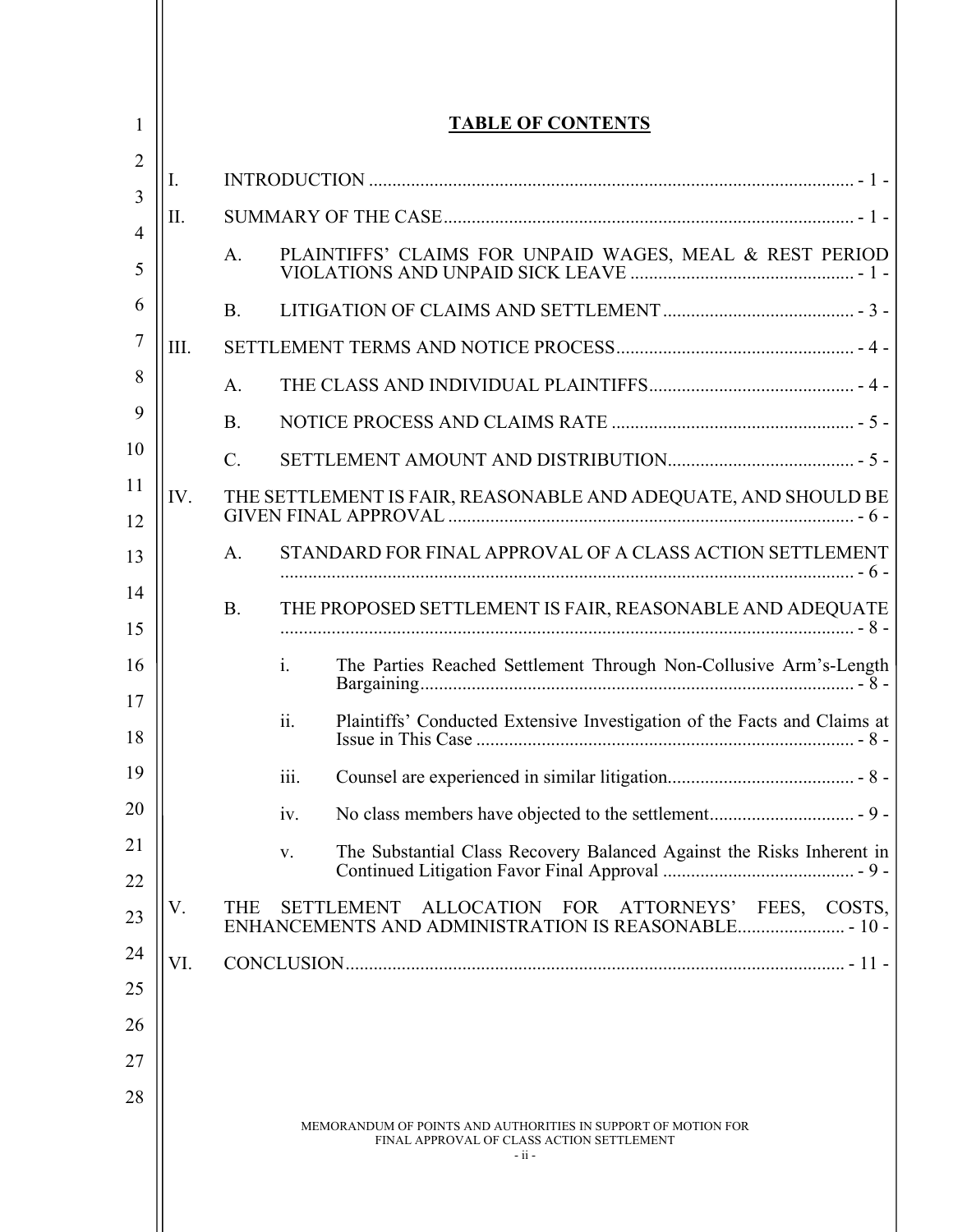| 1              | <b>TABLE OF AUTHORITIES</b>                                                                                           |  |  |
|----------------|-----------------------------------------------------------------------------------------------------------------------|--|--|
| $\overline{2}$ | <b>CASES</b>                                                                                                          |  |  |
| 3              | 7-Eleven Owners for Fair Franchising v. Southland Corp. (2000) 85 Cal. App. 4th 1135- 6 -                             |  |  |
| $\overline{4}$ | Clark v. American Residential Services LLC (2009) 175 Cal. App. 4th 785  11 -                                         |  |  |
| 5              |                                                                                                                       |  |  |
| 6              |                                                                                                                       |  |  |
| $\tau$         |                                                                                                                       |  |  |
| 8              |                                                                                                                       |  |  |
| 9              |                                                                                                                       |  |  |
| 10             |                                                                                                                       |  |  |
| 11             |                                                                                                                       |  |  |
| 12             |                                                                                                                       |  |  |
| 13             |                                                                                                                       |  |  |
| 14             |                                                                                                                       |  |  |
| 15             |                                                                                                                       |  |  |
| 16             |                                                                                                                       |  |  |
| 17             | <b>STATUTES</b>                                                                                                       |  |  |
| 18             |                                                                                                                       |  |  |
| 19             |                                                                                                                       |  |  |
| 20             |                                                                                                                       |  |  |
| 21<br>22       |                                                                                                                       |  |  |
| 23             |                                                                                                                       |  |  |
| 24             |                                                                                                                       |  |  |
| 25             |                                                                                                                       |  |  |
| 26             |                                                                                                                       |  |  |
| 27             |                                                                                                                       |  |  |
| 28             |                                                                                                                       |  |  |
|                | MEMORANDUM OF POINTS AND AUTHORITIES IN SUPPORT OF MOTION FOR<br>FINAL APPROVAL OF CLASS ACTION SETTLEMENT<br>- iii - |  |  |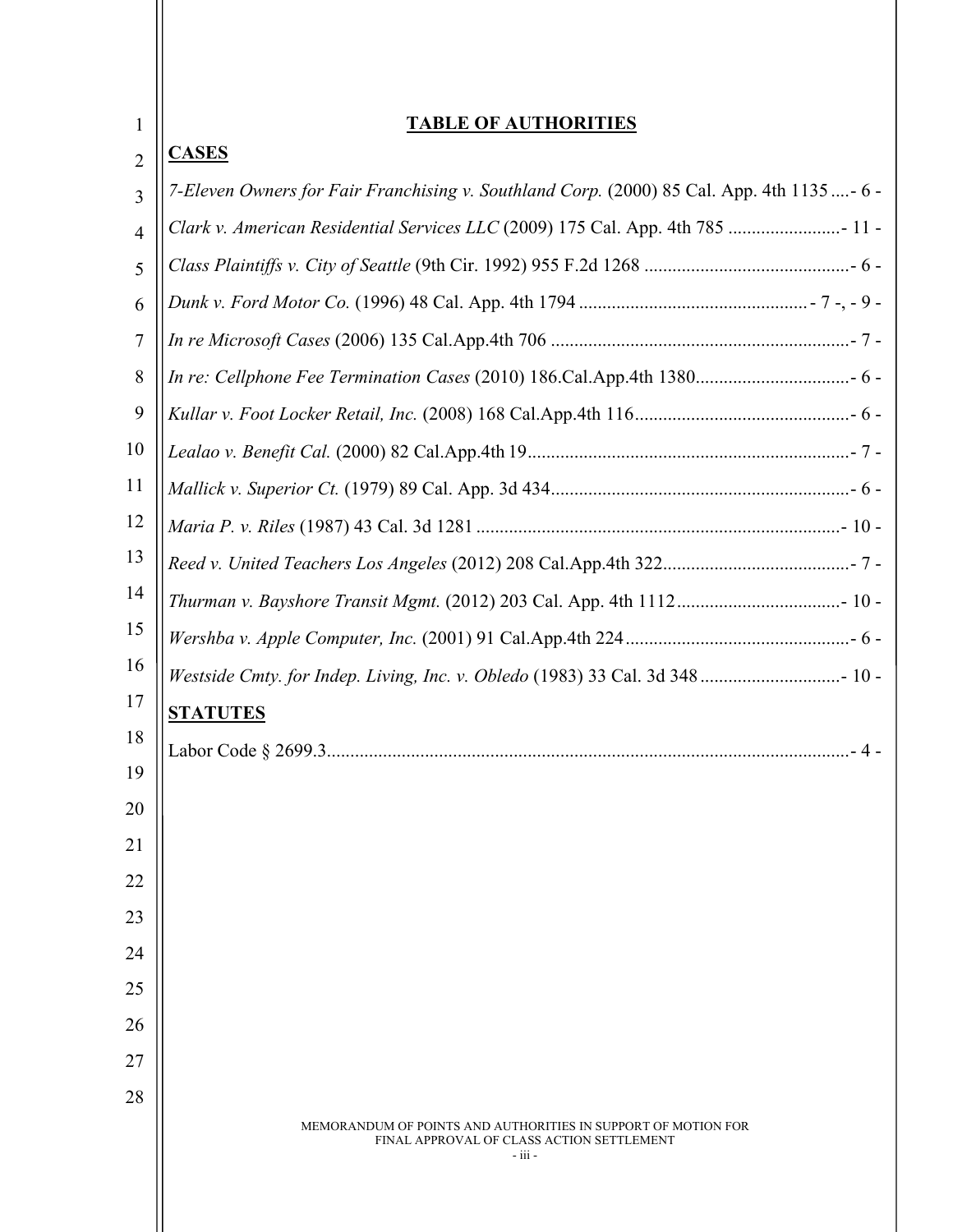#### 1 **I. INTRODUCTION**

 $\mathfrak{D}$ 3 4 5 6 7 8 This motion seeks final approval of a class action settlement in the amount of one hundred forty-four thousand dollars and zero cents (\$144,000.00), inclusive of attorneys' fees and costs, for all claims and causes of action brought by Named Plaintiffs ADRIANA HAYTER, LARINE SHIELDS, and TAYLOR EVANS ("Plaintiffs" or "Named Plaintiffs") on behalf of themselves and all others similar situated, against Defendants EWALD & WASSERMAN, LLC ("E&W"), KATRIN EWALD and LISA WASSERMAN (collectively, "Defendants") according to a JOINT AMENDED STIPULATION AND SETTLEMENT AGREEMENT BETWEEN PLAINTIFFS AND DEFENDANTS that was fully executed on July 7, 2021 (the "Settlement Agreement").

9 10 11 12 13 14 15 16 17 On July 19, 2021, the Court granted preliminary approval of the Settlement Agreement. In accordance with that order, the parties provided the Settlement Administrator, Simpluris, Inc. ("Simpluris") with the Notice to Class Members for distribution to the Class Members along with their mailing addresses. Simpluris mailed the Notice to each Class Member on August 12, 2021. By the end of the notice period, *none of the 54 Class Members objected or requested to be excluded from the Settlement Agreement*. Additionally, none of the Class Members disputed the number of work weeks included in their individual Notice in accordance with Defendants' records. Nine (9) of the Notices to Class Members were initially returned, with seven (7) of those successfully remailed so that ultimately only two (2) Notices to Class Members were undeliverable.

18 19 20 Accordingly, under California Rule of Court 3.769, Plaintiffs respectfully request that the Court grant final approval of the Settlement Agreement and authorize distribution of payments pursuant to the terms of the Settlement Agreement.

- 21
- 22

#### **II. SUMMARY OF THE CASE**

## **A. Plaintiffs' Claims for Unpaid Wages, Meal & Rest Period Violations and Unpaid Sick Leave**

23 24 25 26 Defendants are a social science survey research organization that employs part-time telephone interviewers to collect information and data. These part-time telephone interviewers are the putative class members, and were subject to the same employment practices and policies as a group.

27 28 First, Plaintiffs contend that as part of Defendants' effort to reduce labor costs, Defendants implemented a practice of generally scheduling its telephone interviewers on shifts of no more than 6 hours. [Declaration of Adriana Hayter filed in support of Preliminary Approval ("Hayter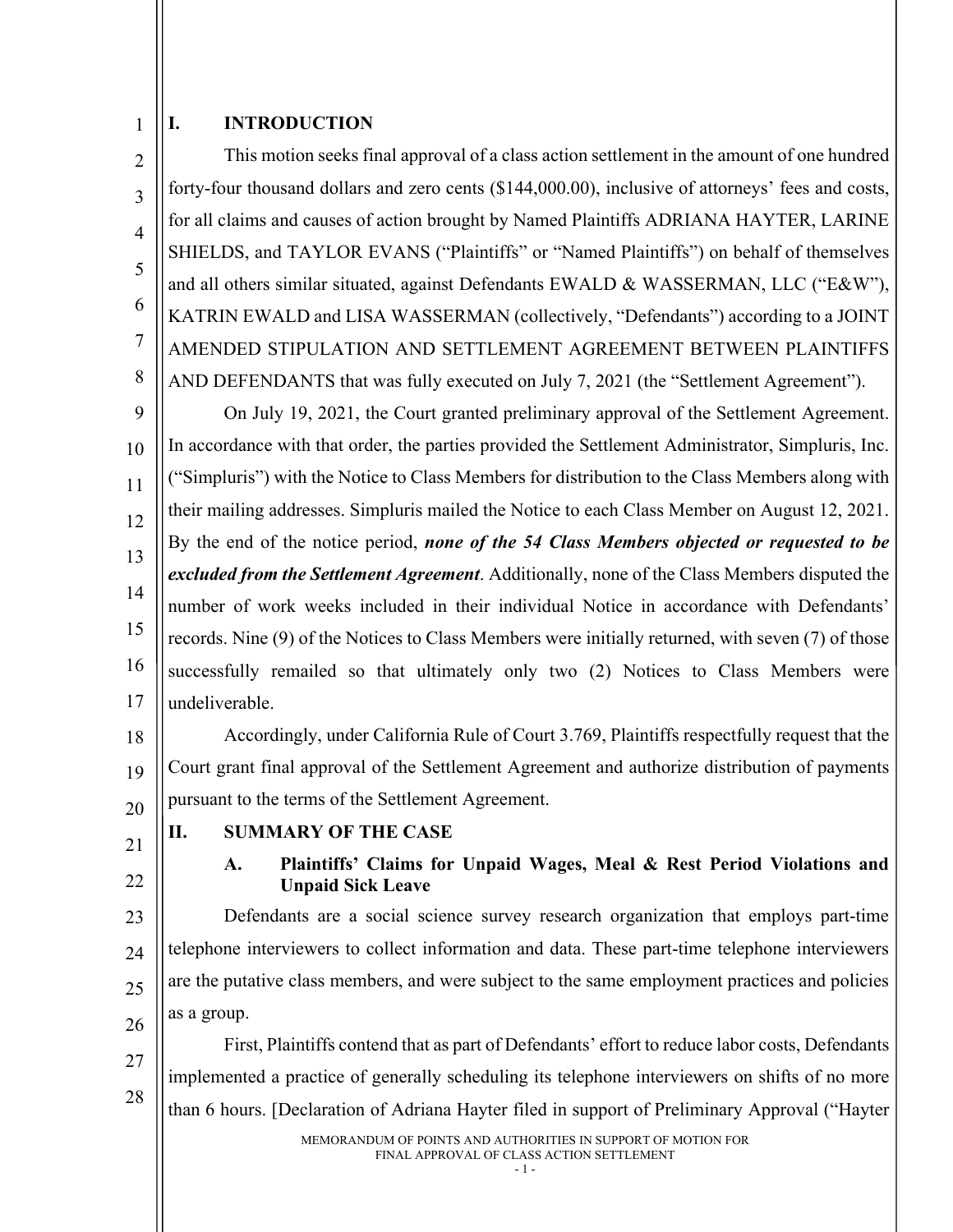1  $\overline{2}$ 3 4 5 6 7 8 9 Decl."), ¶ 3.] E&W's written policy provides that if an employee works a 4 or 5-hour shift, that employee is entitled to one paid 10-minute rest break; and if an employee works more than 5 hours, that employee is entitled to one paid 10-minute rest break and one 30-minute meal break. [*See* Declaration of Yosef Peretz filed in support of Final Approval ("Peretz Decl."), at Exhibit 2 (E&W policy document).] Employees are told that they do not need to clock-out of E&W's timekeeping system when taking a 10-minute rest break, *but they do need to clock-out when taking the optional 30-minute meal break*. [*Id.*] The limited number of time records produced by Defendants for the Named Plaintiffs indicate instances in which they reported over 5 hours of work without taking a meal break. [Peretz Decl., ¶ 16.] These records alone serve as proof for the one-hour wage-penalties for all of those days. [*Id.*]

10 11 12 13 14 15 16 17 18 Second, Plaintiffs contend that Defendants have a policy and practice of not providing meal or rest breaks to their employees. E&W's policy states that if an employee worked a 4 or 5-hour shift, that employee was entitled to one paid 10-minute rest break; and if an employee worked more than 5 hours, that employee would be entitled to one paid 10-minute rest break and one 30-minute meal break. [Peretz Decl., Exhibit 2.] In practice, Plaintiffs contend Defendants routinely forced Plaintiffs to work through their meal and rest breaks. [*See* Hayter Decl., ¶¶ 5-7, Declaration of Larine Shields filed in support of Preliminary Approval ("Shields Decl."), ¶¶ 5-7 and Declaration of Taylor Evans filed in support of Preliminary Approval ("Evans Decl."), ¶¶ 5- 7.] Plaintiffs contend that to date, Defendants have not compensated their employees for unprovided meal or rest periods. [Hayter Decl., 14, Shields Decl., 19 and Evans Decl., 11.]

19 20 21 22 23 24 25 Third, Plaintiffs contend that Defendants also implemented a practice of illegally altering employees' timekeeping records without their authorization, consent or knowledge. [Hayter Decl., ¶¶ 15-21, Shields Decl., ¶¶ 10-16, Evans Decl., ¶¶ 12-19.] It is also Plaintiffs' contention that Defendants manipulated its timekeeping records to reflect that its employees worked less time than they actually did, taking away several hours of work from each employee in each pay period. [Id.] Even the limited time records produced by Defendants before mediation show posthoc changes highlighted in red. [Peretz Decl., ¶ 17.] Over one three-week period, Hayter's time records show that the "in" and "out" time was edited *every single day*. [*Id.*]

26 27 28 As a result of Defendants' policy and practice, Plaintiffs allege that they were not compensated for all of the time spent working for Defendants. Plaintiffs contend they were working and subject to Defendants' control during the entirety of their shifts, and therefore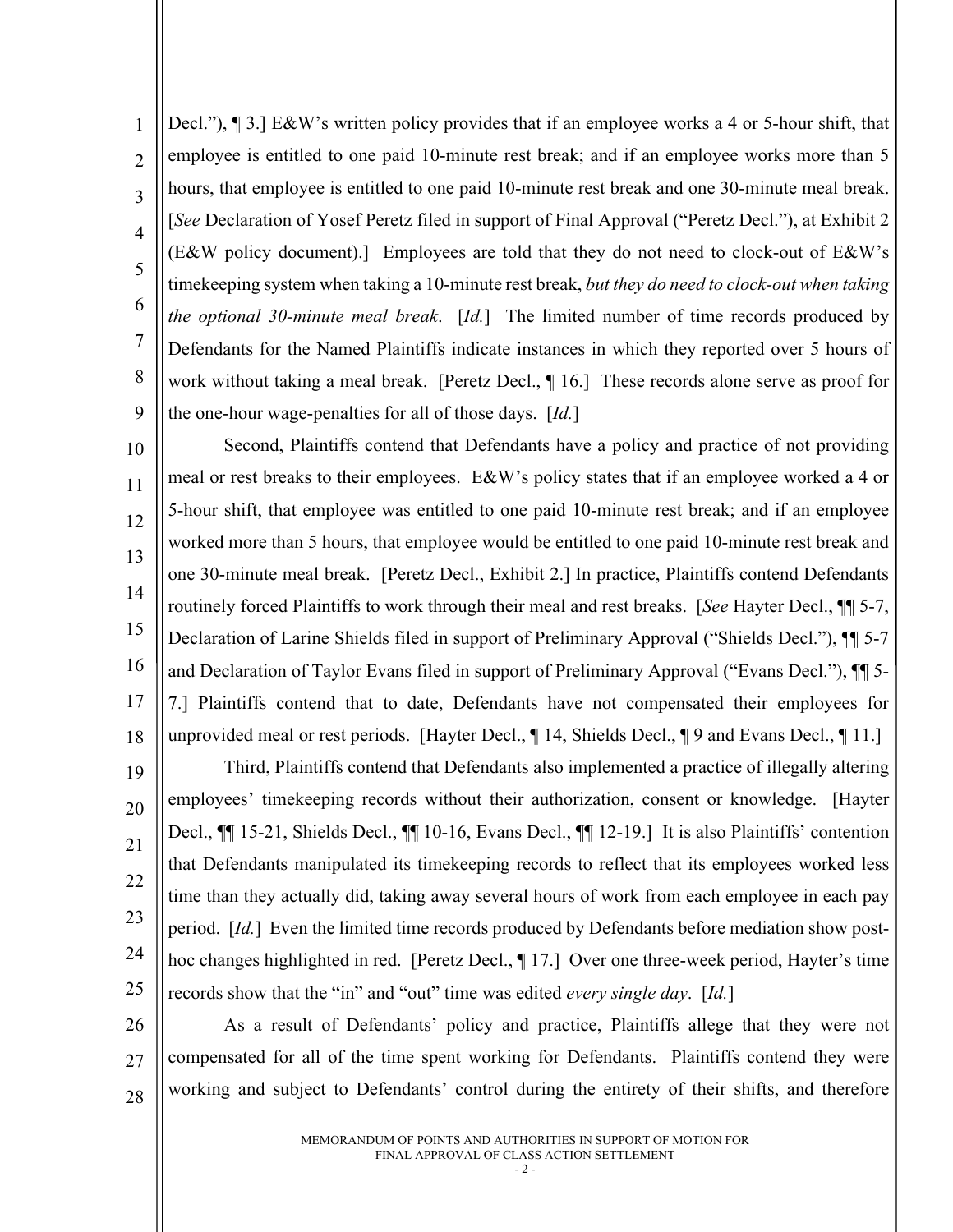Defendants were obligated to pay them for this time. Despite this, Plaintiffs allege that Defendants engaged in a practice of "shorting" and manipulating Plaintiffs' timekeeping records in order to pay them less wages than they had actually earned.

Finally, it is Plaintiffs' contention that Defendants also maintain a policy and practice of denying paid sick leave to its employees. [Hayter Decl., ¶¶ 11-13, Shields Decl., ¶¶ 8-9, Evans Decl., ¶ 9.] Defendants' policy provides that each employee may accrue up to three sick days per year. However, Plaintiffs take the position that Defendants maintain a practice of denying paid sick leave to their employees. Plaintiffs contend they were continually denied requests to take paid sick leave while working at E&W. [Hayter Decl., ¶] 11-13, Shields Decl., ¶] 8-9, Evans Decl., ¶ 9.] For example, when Hayter tried to call in sick, Ewald or another employee of E&W would tell Hayter that she needed to have a doctor's note if she wanted to "call out." [Hayter Decl.,  $\llbracket$  12.] Shields was told by Ewald that E&W provided zero sick time. [Shields Decl.,  $\llbracket$  8.] As a result, Plaintiffs were forced to either take days off while sick and not be paid for that time off or come to work while sick.

13

1

 $\overline{2}$ 

3

4

5

6

7

8

9

10

11

12

#### **B. Litigation of Claims and Settlement**

14 15 16 17 18 19 20 This putative class action was filed on July 18, 2019. [Peretz Decl., ¶ 3.] Plaintiffs served extensive written discovery requests on Defendants shortly thereafter on August 15, 2019. [*Id.* at ¶ 3.] Plaintiffs filed the operative First Amended Complaint on September 16, 2019. [*Id.*] The parties then met and conferred and agreed to attend private mediation with John Hyland, Esq. of Rukin Hyland & Riggin LLP. [Peretz Decl., ¶ 4.] As part of the agreement to mediate, Defendants provided Plaintiffs with certain key payroll and timekeeping documents and further agreed to provide Plaintiffs with the putative class list. [*Id.*]

21 22 23 24 25 26 27 In order to provide Plaintiffs with the class list, including contact information for class members, the parties stipulated to a form opt-out notice pursuant to *Belaire-West Landscape, Inc. v. Superior Court* (2007) 149 Cal.App.4th 554 ("*Belaire-West*"). [Peretz Decl., ¶ 5.] This stipulation was approved by the Court on December 30, 2019. [*Id.*] The *Belaire-West* notices were mailed to putative class members on January 14, 2020 with an opt-out deadline of February 4, 2020. [*Id.*] Ultimately, three (3) of the fifty-six (56) notices mailed out were returned as undeliverable, and no members opted out of providing their contact information to Plaintiffs' counsel. [*Id.*]

28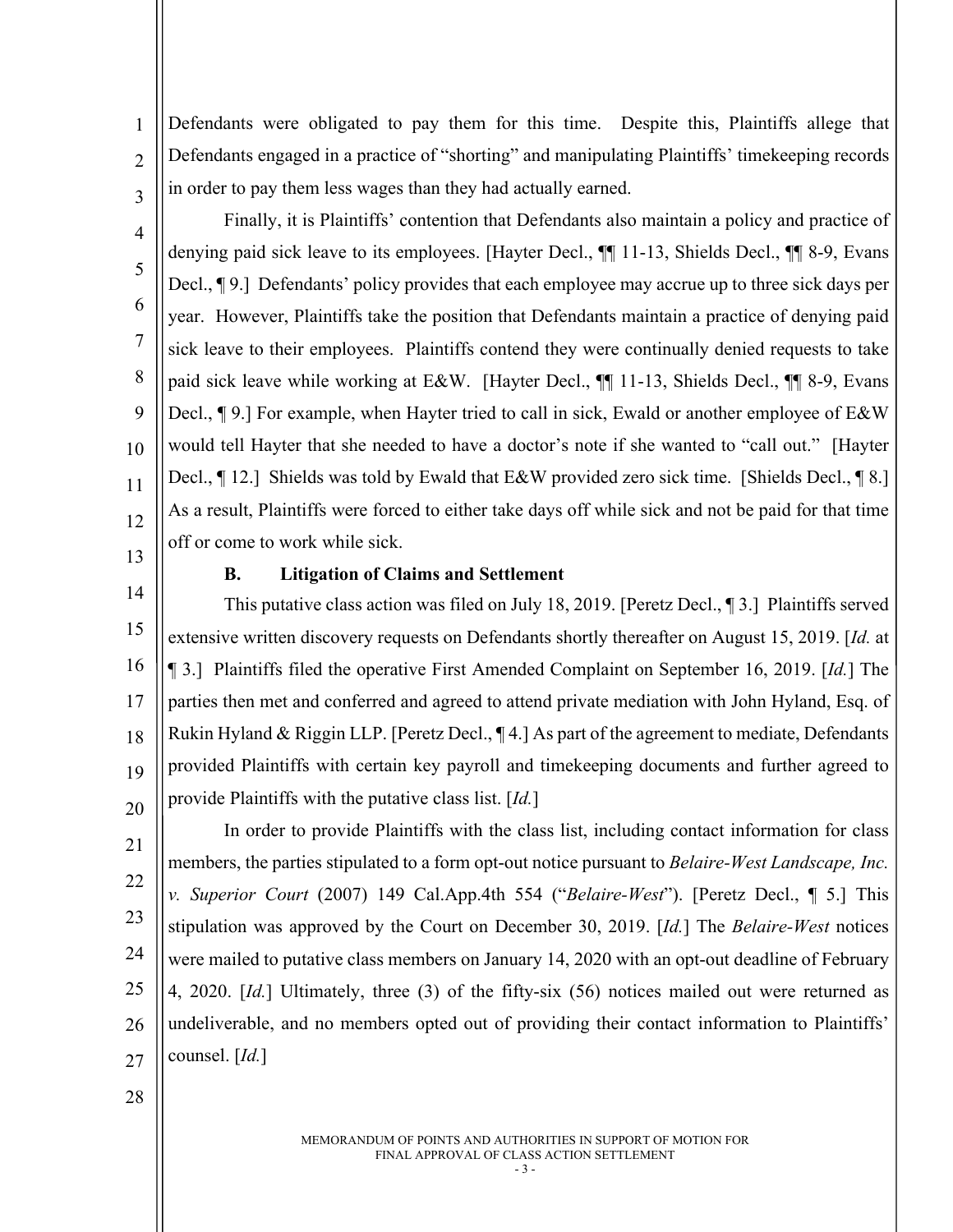The parties then held a full-day session of mediation with Mr. Hyland on February 19, 2020. [Peretz Decl., ¶ 6.] However, the parties were unable to reach a settlement at that time. [*Id.*] The parties continued to informally discuss settlement throughout the spring and summer of 2020, while simultaneously exchanging further written discovery requests, responses and production of documents. [*Id.*]

6 8 9 10 11 12 13 At a Case Management Conference on September 14, 2020, the Court ordered the parties to attend a Mandatory Settlement Conference before the Honorable Mary E. Wiss. [Peretz Decl., ¶ 7.] The parties agreed to convert the conference into a judicial mediation, which took place with Judge Wiss during a full-day session on November 6, 2020. [*Id.*] With the help of Judge Wiss, the parties were able to reach a class action and PAGA settlement in this matter, which was formalized into the Settlement Agreement currently before the Court for preliminary approval. [*Id.*] As part of the settlement, the parties also agreed to allow Plaintiffs' counsel to file a Second Amended Complaint to allege a PAGA claim, and provide notice to the California Labor and Workforce Development Agency (hereinafter "LWDA") pursuant to Cal. Lab. Code § 2699.3(a) (hereinafter the "PAGA Notice"). [Peretz Decl., ¶ 8.].

14 15 16 17 18 On January 14, 2021, the parties filed a joint stipulation to file a Second Amended Complaint that included the PAGA claims. [*Id.*] On February 1, 2021, the Court ordered Defendants to file their responsive pleading to Plaintiff's Second Amended Complaint, and on February 23, 2021, the parties jointly stipulated to stay Defendants' responsive pleading deadline pending the Court's ruling on final approval of the settlement between the Parties. [*Id.*]

# 19

1

 $\overline{2}$ 

3

4

5

7

# **III. SETTLEMENT TERMS AND NOTICE PROCESS**

20 21 22 The details of the proposed class action and PAGA settlement are contained in the Settlement Agreement attached as **Exhibit 1** to the Peretz Declaration. As set forth below, the terms of the proposed settlement are fair and reasonable in light of the size of the putative class and litigation risks.

23

# **A. The Class and Named Plaintiffs**

24 25 26 The "Class" "Class Members," "Settlement Class," or "Settlement Class Members," are defined as "all persons employed by any of the Defendants or Released Parties in a Class Position, at any time during the Class Period."[1](#page-6-0)

27

<span id="page-6-0"></span>28

<sup>&</sup>lt;sup>1</sup> The term "Released Parties", means Defendants Lisa Wasserman, Katrin Ewald, Ewald and Wasserman Research Consultants, LLC, their parents, subsidiaries, affiliates, insurers, related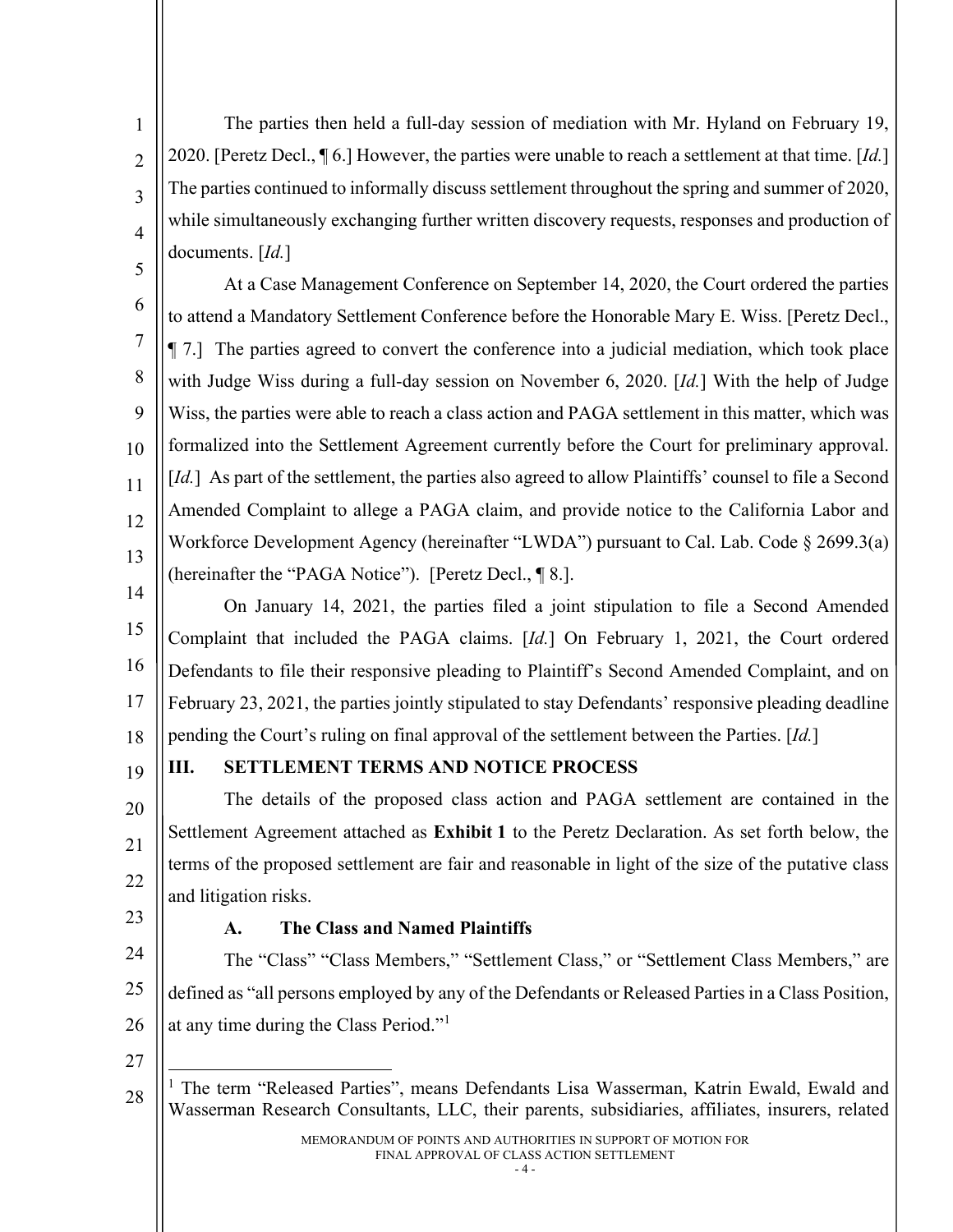The "Class Period" is defined as "the time period from August 1, 2015 through the date of the Court's entry of judgment granting Preliminary Approval of the Settlement."

The "Class Position" is defined as "all persons who worked for Defendants as a nonexempt Part-Time Telephone Interviewer, or other similar positions, classified as an hourly, nonexempt employee by the State of California during the Class Period."

"Eligible Class Member" include all members of the Class who do not opt-out from this settlement.

7

1

 $\overline{2}$ 

3

4

5

6

## **B. Notice Process and Claims Rate**

8 9 10 11 12 13 14 15 16 17 On July 19, 2021, the Court granted preliminary approval of the Settlement Agreement. In accordance with that order, the parties provided the Settlement Administrator, Simpluris, with the Notice to Class Members for distribution to the Class Members along with their mailing addresses. [Declaration of Zachary Cooley on behalf of Simpluris ("Simpluris Decl."), ¶ 5.] Simpluris mailed the Notice to each Class Member on August 12, 2021. [*Id.* at ¶ 7.] By the end of the notice period, *none of the 54 Class Members objected or requested to be excluded from the Settlement Agreement*. [*Id.* at ¶¶ 9-12 & Exhibit B.] Additionally, none of the Class Members disputed the number of work weeks included in their individual Notice in accordance with Defendants' records. [*Id.*] Nine of the Notices to Class Members were initially returned, with seven of those successfully remailed so that ultimately only two Notices to Class Members were undeliverable. [*Id.* at ¶ 8.]

18

#### **C. Settlement Amount and Distribution**

19 20 21 22 Defendants will pay One Hundred Forty-Four Thousand Dollars and Zero Cents (\$144,000.00) to settle this case (hereinafter the "Gross Settlement Amount"). This Gross Settlement Amount includes payments to the members of the Class, attorneys' fees, the LWDA for PAGA penalties, reasonable litigation expenses, service fees to each class representative, and costs of administration.

If the Court grants final approval of the Settlement, it will be funded by Defendants with

a one-time payment of the full \$144,000 settlement amount as detailed in Section II(13) of the

Settlement Agreement. Simpluris will administer two rounds of payments to the Class Members

- 23
- 24
- 25

<sup>26</sup> 27 28 entities and divisions, and its and their respective: (i) predecessors, successors, and assigns, and (ii) current and former agents, heirs, executors, administrators, principals, officers, directors, shareholders, employees, founders, members, assigns, insurers, attorneys, and all other claiming through and by any of them.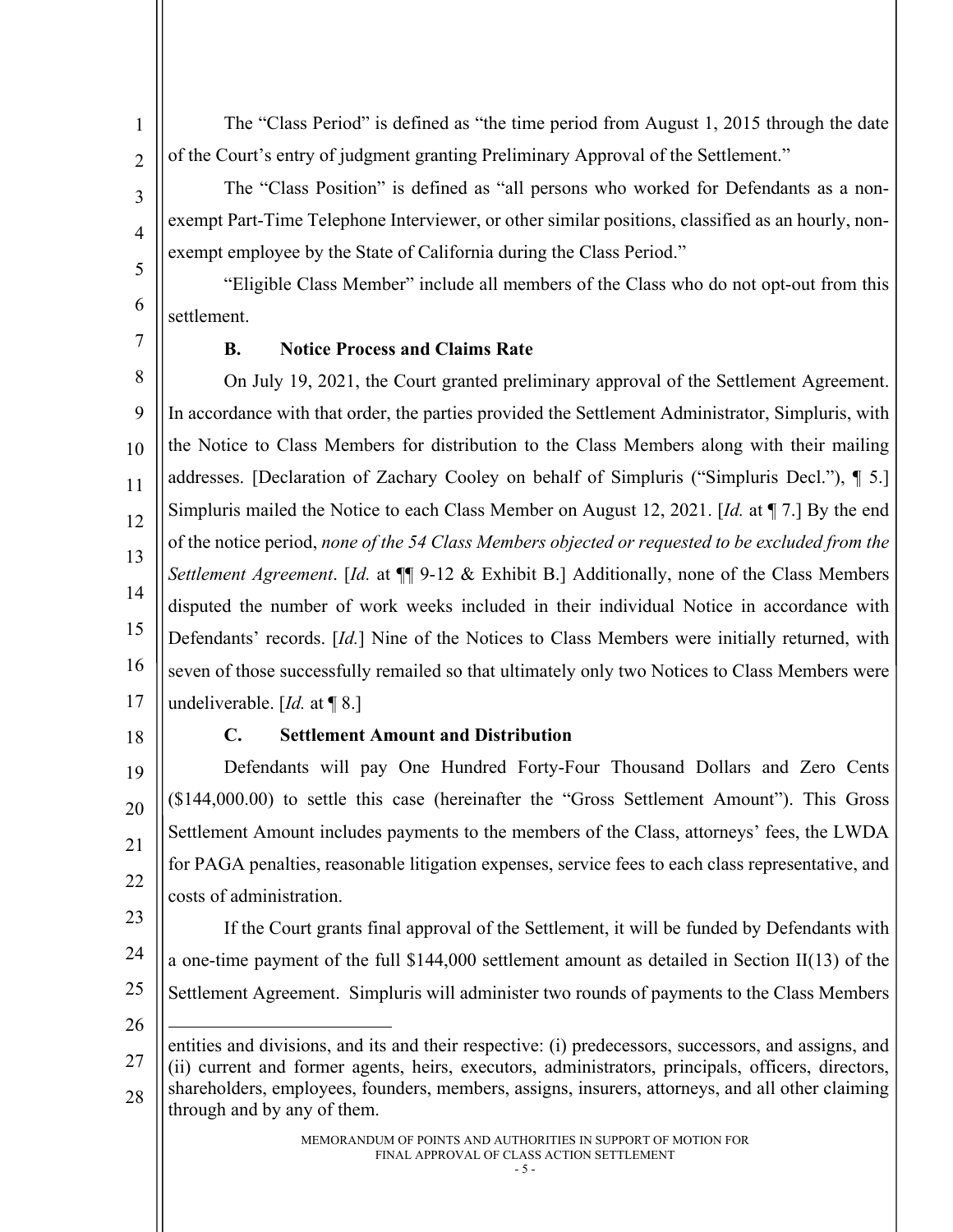1  $\mathfrak{D}$ 3 4 5 6 7 8 9 10 11 12 13 as described in Section I(21) of the Settlement Agreement. The Eligible Class Member Share shall encompass the Net Settlement Amount that will be allocated to each Eligible Class Member as follows: first, dividing the Net Settlement Amount by the total number of Eligible Work Weeks to arrive at the Eligible Work Week Rate, and then second, by multiplying the resulting Eligible Work Week Rate by the total number of Eligible Work Weeks for each respective Eligible Class Member. Payment of Eligible Class Member Shares shall be subject to legally required withholdings, deductions, and contributions. The second round will take the total unclaimed funds and pro-rating the amount to each Class Member in the same manner as the first round, so long as the check is no less than \$25. Any unclaimed funds from the Net Settlement Amount will be sent by the Class Administrator to the State of California Department of Industrial Relations Unclaimed Wages Fund in the name of the Eligible Class Member who did not cash his or her check. The unclaimed funds shall not revert back to the Defendants. As to the Named Plaintiffs, the amount of their Eligible Class Member Shares is in addition to any Court-approved Named Plaintiffs Enhancements.

- 
- 14
- 15

# **IV. THE SETTLEMENT IS FAIR, REASONABLE AND ADEQUATE, AND SHOULD BE GIVEN FINAL APPROVAL**

## **A. Standard for Final Approval of a Class Action Settlement**

16 17 18 19 20 21 22 23 The settlement of a class action requires court approval after hearing. California Rule of Court 3.769(a). The law favors settlements, particularly in class actions and other complex cases where substantial resources can be conserved by avoiding the time, cost, and rigors of formal litigation. *7-Eleven Owners for Fair Franchising v. Southland Corp.* (2000) 85 Cal. App. 4th 1135, 1151; *Class Plaintiffs v. City of Seattle* (9th Cir. 1992) 955 F.2d 1268, 1276. In evaluating class action settlements, a court has broad discretion to determine whether a proposed settlement is fair under the circumstances of the case. *In re: Cellphone Fee Termination Cases* (2010) 186.Cal.App.4th 1380, 1389; *Wershba v. Apple Computer, Inc.* (2001) 91 Cal.App.4th 224, 234- 35; *see also Mallick v. Superior Ct.* (1979) 89 Cal. App. 3d 434, 438.

24

25 26 27 28 "A 'presumption of fairness exists where: (1) the settlement is reached through arm'slength bargaining; (2) investigation and discovery are sufficient to allow counsel and the court to act intelligently; (2) counsel is experienced in similar litigation; and (4) the percentage of objectors is small.'" *In re: Cellphone Fee Termination Cases,* 186 Cal.App.4th at 1389, citing *Kullar v. Foot Locker Retail, Inc.* (2008) 168 Cal.App.4th 116, 128. Factors to be considered include "'the strength of the plaintiffs' case, the risk, expense, complexity and likely duration of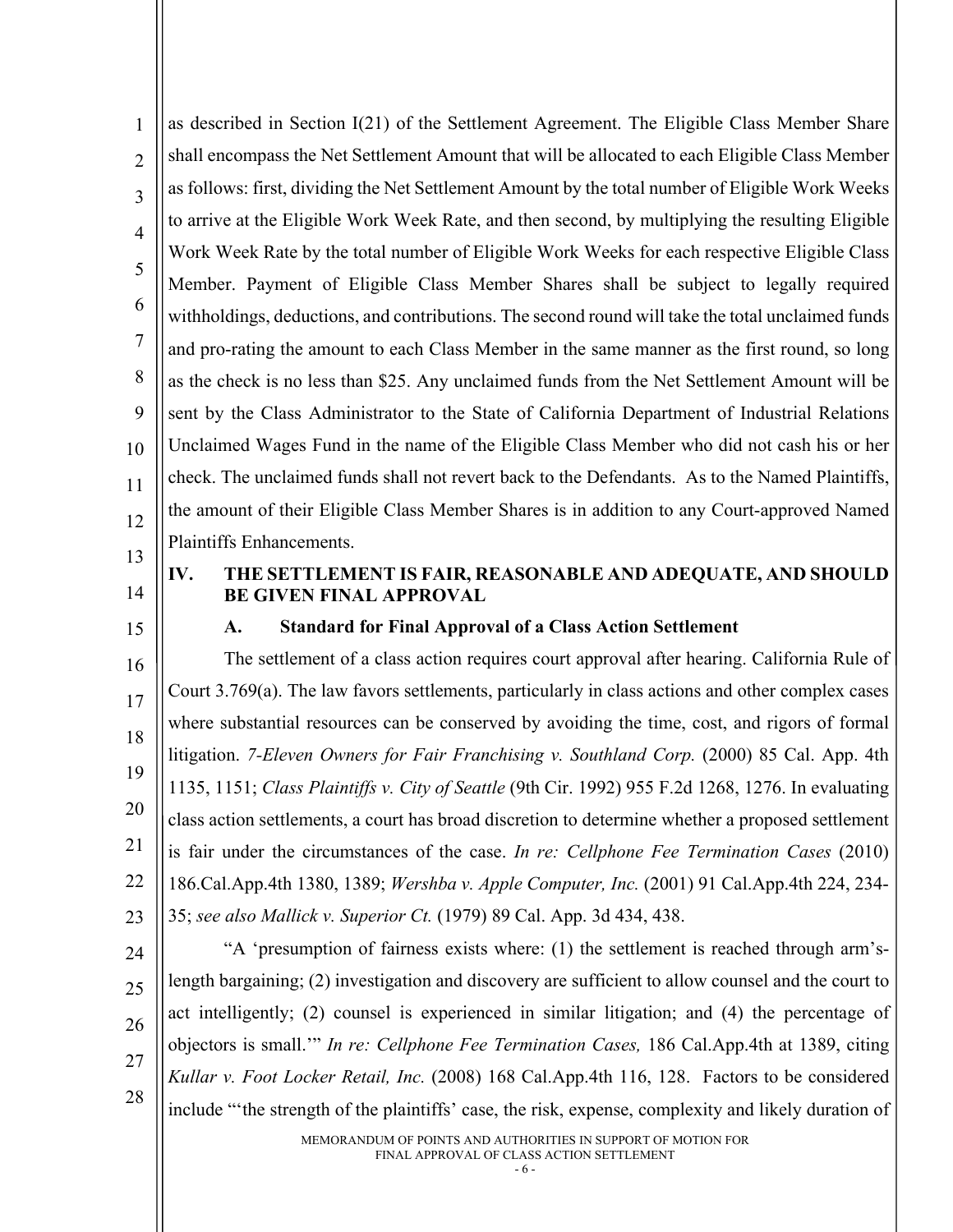1  $\overline{2}$ 3 4 5 6 7 8 further litigation, the risk of maintaining class action status through trial, the amount offered in settlement, the extent of discovery completed and the stage of the proceedings, the experience and views of counsel, the presence of a governmental participant, and the reaction of the class members to the proposed settlement." *Id.* However, the list of factors is not exclusive, and the court may engaged in balancing and weighing each factor depending on the circumstances of each case. *Reed v. United Teachers Los Angeles* (2012) 208 Cal.App.4th 322, 337. "In sum, the trial court must determine that the settlement was not the product of fraud, overreaching or collusion, and that the settlement is fair, reasonable and adequate to all concerned." *Reed*, 208 Cal.App.4th at 337.

9 10 11 12 13 14 15 16 17 18 19 20 21 22 23 24 25 At the final approval stage, the court's task is to determine whether, in light of the total circumstances of the action, the settlement is fair, reasonable and adequate. *In re Microsoft Cases* (2006) 135 Cal.App.4th 706, 723; *Dunk v. Ford Motor Co.* (1996) 48 Cal. App. 4th 1794, 1801- 02; *Wershba*, at 244-45*; accord Manual for Complex Litigation Fourth* (Fed. Judicial Center 2004) § 21.61 at 308 (hereinafter "Manual") A settlement is fair, adequate, and reasonable, and therefore merits final approval, when "the interests of the class are better served by the settlement than by further litigation." *Manual* § 21.61 at 309. The law favors settlement, particularly in class actions and other complex cases where substantial resources can be conserved by avoiding the time, cost, and rigors of formal litigation. *See Neary v. Regents of Univ*. *of Cal*., 3 Cal. 4th 273, 277-81 (1992); *Lealao v. Beneficial Cal., Inc*., 82 Cal. App. 4th 19, 53 (2000); H. Newberg & A. Conte, *Newberg on Class Actions*, § 11:41 at 87-89 (4th ed. 2002) (and cases cited therein). In the instant case, the Court carefully considered the merits of the Settlement Agreement, as well as the claims process, in conjunction with the Motion for Preliminary Approval. Not only did the Court conduct two separate hearings, but the parties also submitted supplemental briefing on a variety of issues and extensively revised the Notice to Class Members, the claims process, and the AWS Claim form in order to address concerns raised by the Court. It is beyond dispute that the Court's order granting the Motion for Preliminary was done after careful and thorough deliberation. Accordingly, for the reasons set forth below, the Court should grant the motion for final approval of this Settlement.

- 26 ///
- 27 ///

///

28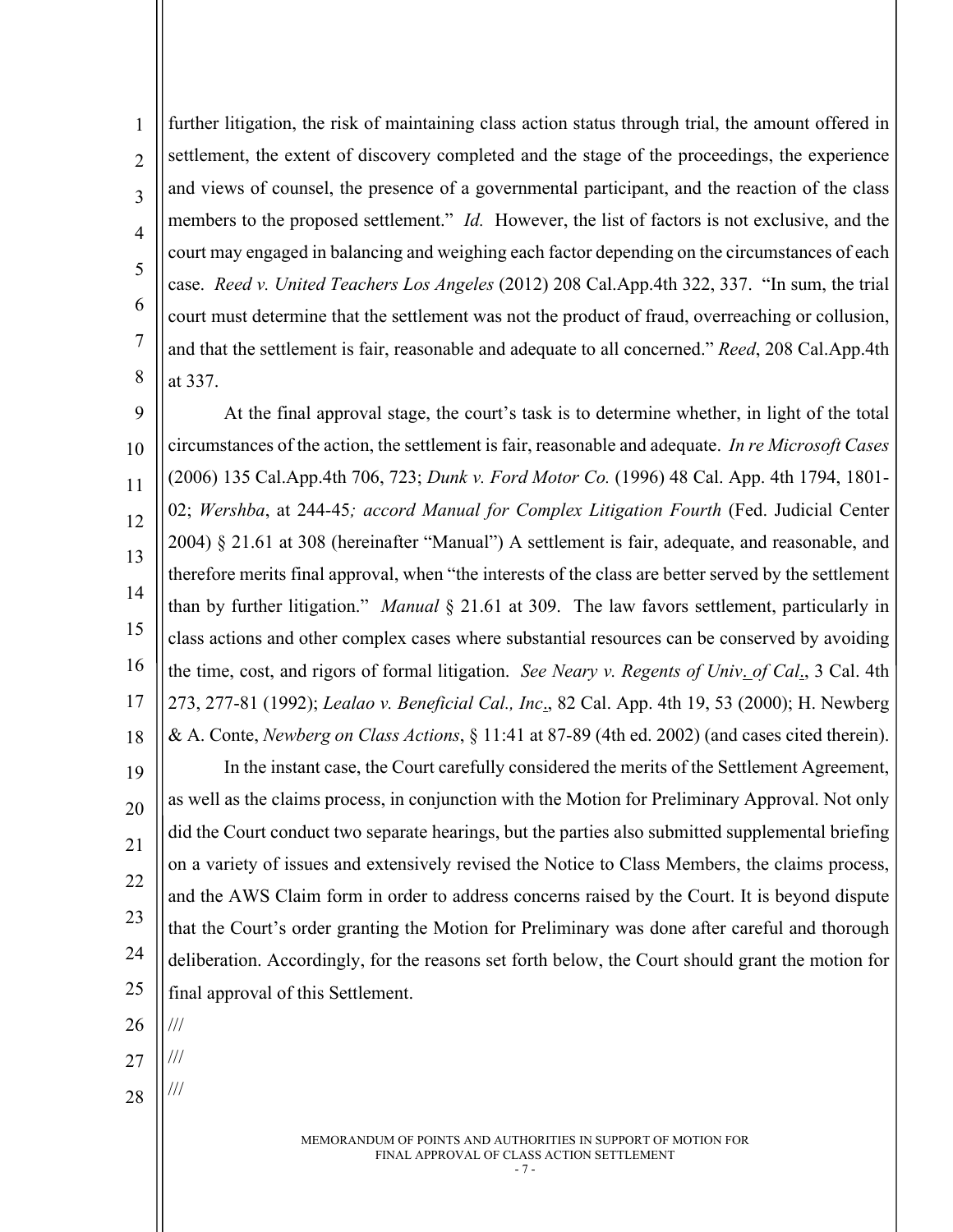1 2

3

4

5

6

7

8

 $\overline{Q}$ 

10

#### **B. The Proposed Settlement is Fair, Reasonable and Adequate**

**i. The Parties Reached Settlement Through Non-Collusive Arm's-Length Bargaining**

As detailed in Section IV(A) of the Motion for Preliminary Approval, settlement in this case came only after extensive litigation of the case and multiple attempts to mediate. The parties engaged in hotly disputed meet and confer regarding the type and scope of Plaintiffs' alleged claims. After Plaintiffs amended their complaint, significant discovery was conducted by both sides, including 24 sets of written discovery. [Peretz Decl., ¶ 6.] There were two full-day mediation sessions held and ultimately a settlement was reached in an arm's length negotiation with the help of Judge Wiss. [Peretz Decl.,  $\P$  6-7.] The parties' Settlement Agreement is thus based on a comprehensive understanding by all parties' counsel of the issues, causes of actions, and facts to be tried in this case. There has been no suggestion of collusion in this case.

- 
- 12

11

#### **ii. Plaintiffs' Conducted Extensive Investigation of the Facts and Claims at Issue in This Case**

13 14 15 16 17 18 19 20 21 22 23 24 As detailed in Section I(A) of Plaintiffs' Supplemental Brief submitted in support of Preliminary Approval, Plaintiffs' counsel engaged in diligent and extensive pretrial discovery and negotiation prior to the settlement in this case. In reaching the Settlement, counsel on both sides relied on their respective substantial litigation experiences in similar employment class actions and thorough analysis of the legal and factual issues presented in this case. Information gleaned from investigation and discovery informed both parties' assessment of the strengths and weaknesses of the case and the benefits of the Settlement. Plaintiffs' counsel's evaluation of the liability and damages in the case was premised on an extensive evaluation of, among other things, the number of the putative Class Members, the alleged amounts of unpaid wages owed, the average hourly rate each class member actually received for his or her work and the penalties that could be awarded with respect to the alleged violations of law. [Peretz Decl., ¶ 12.] Plaintiffs' counsel also performed extensive analysis of recovery limits for both civil and statutory penalties. [*Id.*] In sum, this case involved a thorough investigation of the facts underlying all of Plaintiffs' claims prior to settlement.

25

#### **iii. Counsel are experienced in similar litigation**

26 27 28 Plaintiffs' counsel is skilled and experienced in class action wage and hour litigation. [Peretz Decl., ¶ 18.] In reaching settlement, Plaintiffs' counsel not only drew upon this experience but undertook a thorough analysis of liability and damages presented by the facts and allegations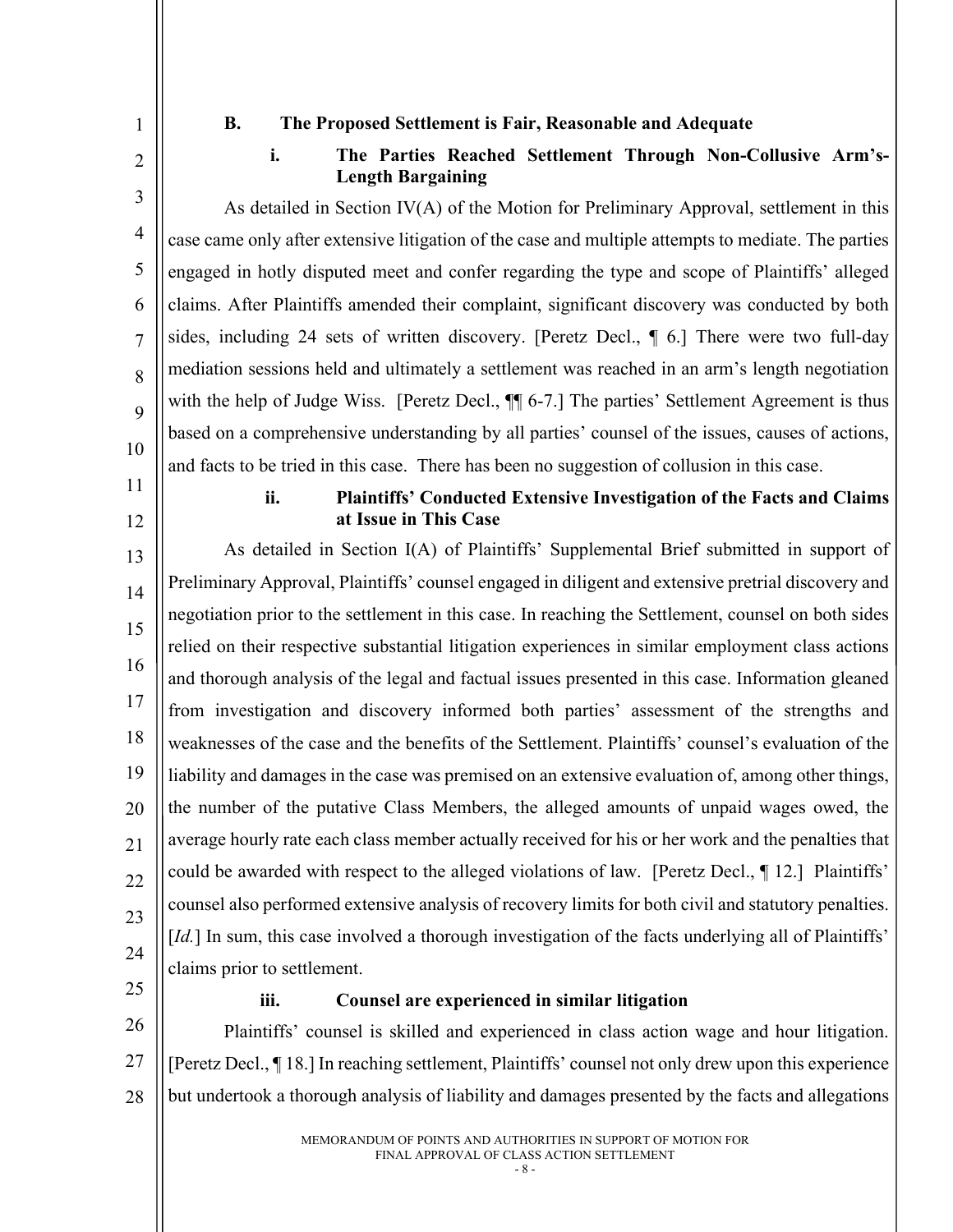1  $\overline{2}$ 3 in this case. [*Id.*] The extensive and expensive discovery described above and a particularly careful consideration of the novel issues and risks of litigating successor liability under the Labor Code, together with Plaintiffs' counsel's experience and skill, drove the terms of the settlement.

4

#### **iv. No class members have objected to the settlement**

5 6 7 8 9 10 11 12 The determination as to whether a settlement is fair includes a consideration of class member reactions to the proposed Settlement. *Litwin v. iRenew Bio Energy Solutions, LLC* (2014) 226 Cal.App.4th 877, 884. Here, Class Member reactions are overwhelmingly positive. Following the mailing of the Notice to Class Members, not a single Class Member filed an objection, submitted a dispute regarding number of work weeks, or opted out of the settlement. [Simpluris Decl.,¶¶ 9-12 & Exhibit B.] The response of the Class Members clearly shows that the Class is almost unanimously in favor of the settlement. Since only two Notices to Class Members were not delivered to Class Members, Plaintiffs' counsel expects that nearly all settlement checks will get cashed by the Class Members.

- 
- 13

## **v. The Substantial Class Recovery Balanced Against the Risks Inherent in Continued Litigation Favor Final Approval**

14 15 16 17 18 19 20 21 To assess the fairness, adequacy, and reasonableness of a class action settlement, a trial court must weigh the immediacy and certainty of substantial settlement proceeds against the risks inherent in continued litigation. *Dunk v. Ford Motor Co.* (1996) 48 Cal. App. 4th, 1794, 1801 (courts should consider the strength of plaintiffs' case, the risk of further litigation, including the risk of maintaining class action status through trial, and the amount offered in settlement); *Manual* § 21.62 at 316 (this analysis involves consideration of "the advantages of the proposed settlement versus the probable outcome of a trial, … the probable time, duration, and cost of trial; … [and] the probability that the class claims, issues, or defenses could be maintained through trial or a class basis").

22 23 24 25 26 27 28 The proposed Settlement provides a reasonable amount of recovery as to the Class and the Named Plaintiffs. On average, Class Members will receive approximately \$1,300, which will vary by length of employment, while also avoiding the risks, time, and expense of litigation in this case. [Peretz Decl., ¶ 13; *see also* Simpluris Decl., ¶ 13 (estimating the average Class Member payout to be \$1,360.19 if all requested attorneys' fees, costs, and Named Plaintiff service awards are granted by the Court).] The Class consists of approximately 56 Class employees. [*Id.*] All of these employees are wage earning employees who will receive upfront cash payments. This is significant for employees who work low wage positions.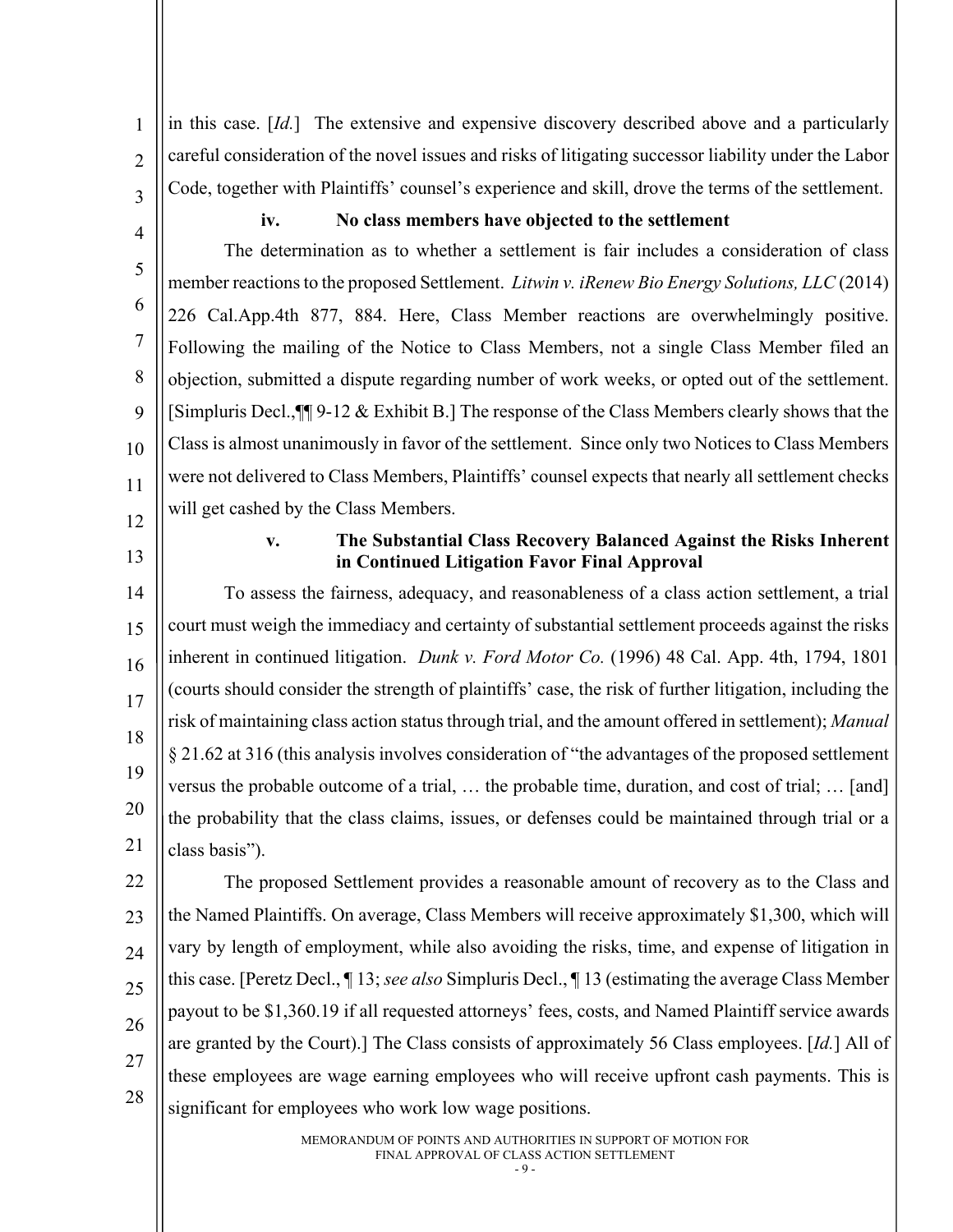1  $\overline{2}$ 3 4 5 6 7 8 While the proposed Settlement may be less than the amount that the Class could potentially recover at trial, it is unlikely that Plaintiffs would receive the full amount to which they believe they are entitled. First, full recovery could not be achieved unless a jury were to award the Class Members an amount in excess of the allegedly stolen wages from Defendants, the amount of which remains in dispute. Second, full recovery could not be achieved unless the jury were to award all available penalties including multiple penalties for each legal claim asserted in the litigation. However, whether to award penalties, and the quantum of such penalties, is within the discretion of the court. *See, e.g.*, *Thurman v. Bayshore Transit Mgmt.* (2012) 203 Cal. App. 4th 1112, 1135 (affirming trial court's reduction of civil penalties by thirty percent).

 $\overline{Q}$ 10 11 12 13 Moreover, since the COVID-19 pandemic has hit Defendants' business, coupled with the amount spent litigating this action, Defendants have lost a substantial amount of income both as a natural result of the pandemic as well as mounting attorneys' fees. Settling this action at this time would allow the Class to recoup a significant amount of the allegedly unpaid wages from Defendants while also ensuring that Defendants still have some assets left through which to settle this action.

14 15 16 17 18 19 Absent Settlement, Plaintiffs' counsel would still have to litigate various issues regarding the scope of class discovery, the scope of the class for purposes of certification, liability, not to mention the quantum of damages as well as the applicability and appropriate amount of penalties. Such litigation would be costly and time consuming and would likely take many months, if not years, to resolve. By contrast, the settlement ensures timely and substantial relief to all Class Members.

20

# **V. THE SETTLEMENT ALLOCATION FOR ATTORNEYS' FEES, COSTS, ENHANCEMENTS AND ADMINISTRATION IS REASONABLE**

21 22 23 24 25 26 27 Plaintiffs filed a separate motion for attorneys' fees, costs and service awards on September 2, 2021, and will not repeat those arguments at length here. Briefly, an attorneys' fees award is justified where the legal action has produced its benefits by way of a voluntary settlement. *Maria P. v. Riles* (1987) 43 Cal. 3d 1281, 1290-91; *Westside Cmty. for Indep. Living, Inc. v. Obledo* (1983) 33 Cal. 3d 348, 352-53. Plaintiffs submit that an award of *no more than* \$52,000 in attorneys' fees and costs — which is equivalent to less than thirty-eight percent (38%) of the Gross Settlement Amount — is justified by both the results in this case, and the time and expenses incurred by Plaintiffs' Counsel in obtaining this result. This amount is *less than half* of

28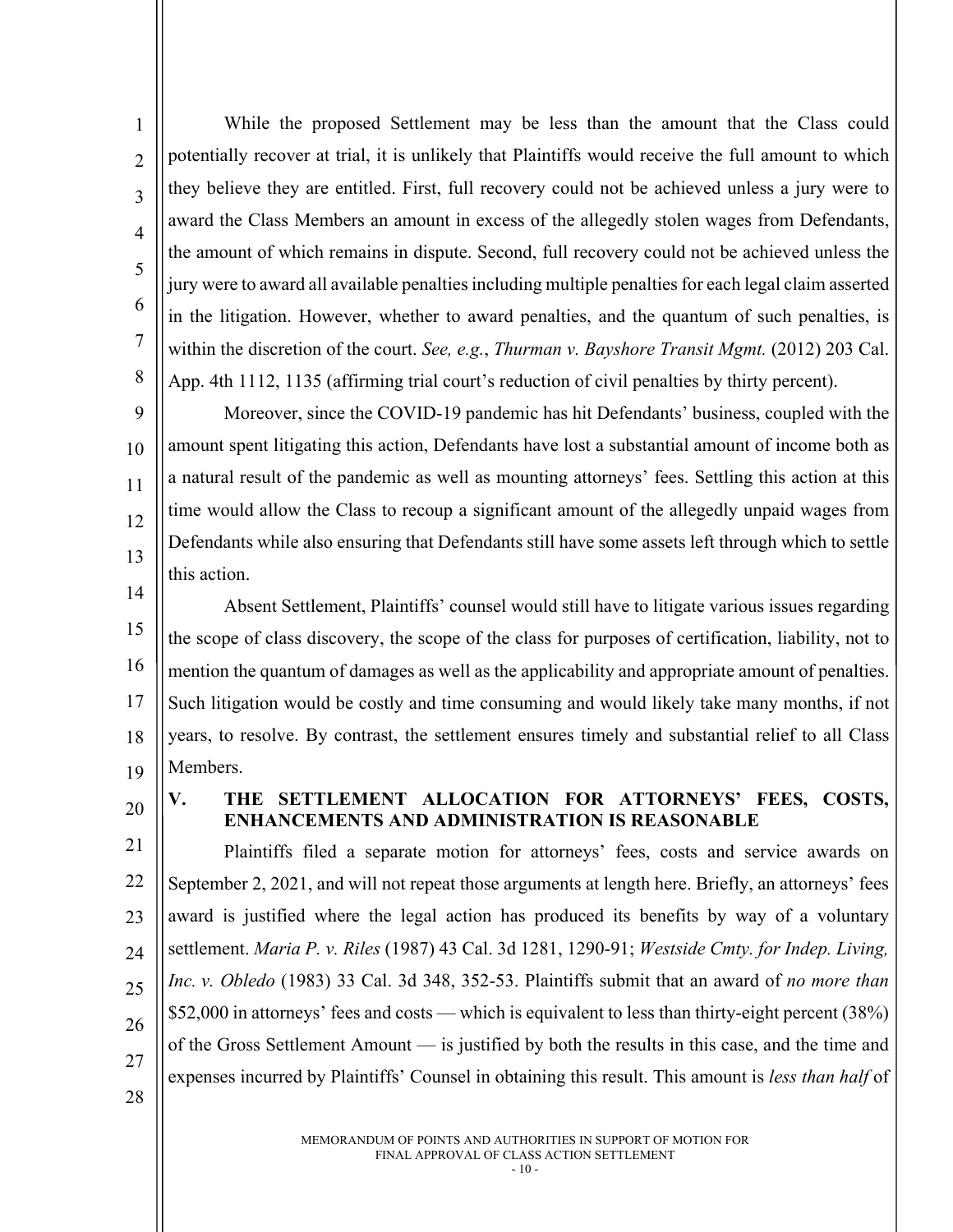1  $\overline{2}$ the time actually expended by Class Counsel, as indicated by the time logs submitted with Plaintiffs' fee motion.

3 4 5 6 7 8 9 10 11 12 13 Courts routinely approve incentive awards in order to compensate class representatives for the services they provide and the risks they incur during class action litigation. *Clark v. American Residential Services LLC* (2009) 175 Cal. App. 4th 785, 806 (approving the rationale behind awarding participation payments). the Named Plaintiffs have taken on a substantial risk, as all of the Named Plaintiffs are at or near minimum-wage employees who have had to work around their current jobs to provide the labor necessary to take on this Action. [Peretz Decl., ¶ 11.] Additionally, Shields and Evans both became pregnant during the scope of this Action and have had to balance their time between their new jobs, new children, and this Action. [*Id.*] Second, all the Named Plaintiffs were required to respond to extensive written discovery, with significant hours of work for each Named Plaintiff. [Peretz Decl., ¶ 10.] Third, the Named Plaintiffs spent many hours participating in multiple full-day mediation sessions and providing information for additional informal settlement discussions. [*Id.*]

14 15 16 In the instant case, the class representatives (Named Plaintiffs Hayter, Evans and Shields) will receive \$4,000, in addition to the payments they will receive as Class Members. The average payment for non-named Class Members is likely to be approximately \$1,300. [Peretz Decl., ¶ 13.] As such, the amount that the Named Plaintiffs will receive as class representatives is reasonable.

17 18 19 20 21 22 The Settlement Administrator, Simpluris, has worked extensively with the parties in preparing the Notice for mailing, mailing them to each Class Member, following up on any returned packets, and providing weekly reports. [Simpluris Decl., ¶¶ 3-8.] Given the amount of work performed, and will be performed (determining final pay-outs, processing and mailing checks, and sending tax forms), a \$4,300 fee is reasonable compensation and the payment to Simpluris should be approved. [*Id.* at ¶ 14.]

#### **VI. CONCLUSION**

23 24 25 26 For the foregoing reasons, Plaintiffs submit that the settlement is fair, adequate and reasonable. Plaintiffs' counsel believes that the settlement is in the best interests of the Plaintiffs and the Class. Under the applicable class and collective action standards, the Parties request that the Court grant this motion and grant final approval of the Settlement Agreement.

27

///

///

28